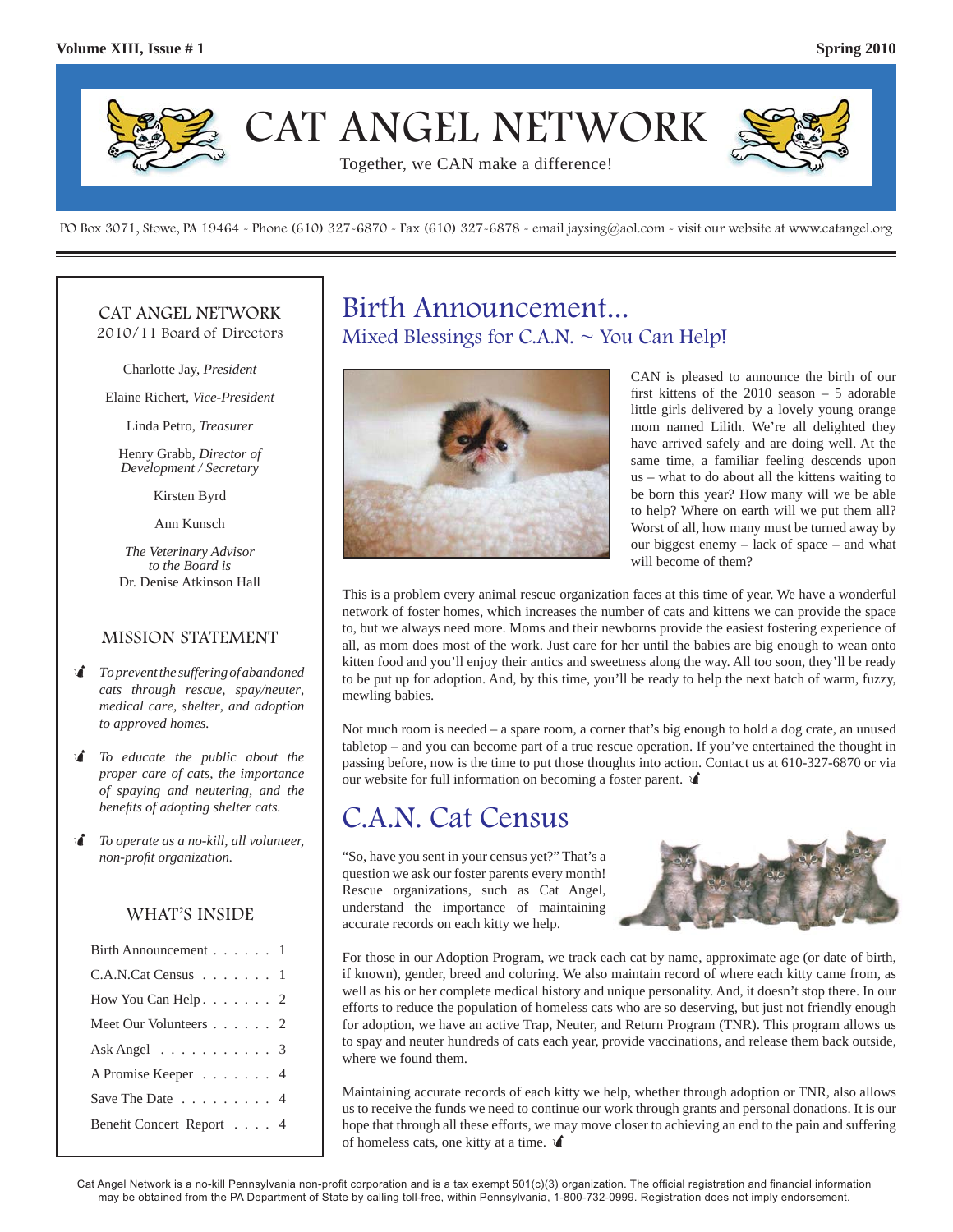# How You Can Help Make A Difference for C.A.N.

We would like to thank everyone for their generous support for our kitties. Your donations and kind words of encouragement help us to achieve our mission to help prevent the suffering of abandoned cats through rescue, spay/neuter, medical care, shelter and adoption to approved homes.

What if you could help us even more with things that you were doing anyway? Often we hear that you would like to help but you aren't quite sure how. Here are just a few ways; some from the comfort of your own home!

#### **INTERENET SEARCHING & INTERNET SHOPPING**

Goodsearch: GoodSearch.com is an online shopping mall which donates up to 30 percent of each purchase to your favorite cause! Hundreds of great stores have teamed up with GoodShop and every time you place an order, you'll be supporting your favorite cause. Add the Cat Angel Network toolbar at http://www. goodsearch.com/toolbar/cat-angel-network

Igive: By using iGive.com, you can help raise money for Cat Angel Network every time you shop online at any of their 783 participating stores. Up to 26% of EACH purchase through iGive benefits the kitties, along with a penny (or more!) per qualified search at iSearchiGive. com. Make that first purchase within 45 days and get a bonus \$5 donation, too!

#### **OUR WEBSITE**

Our website, www.catangel.org, offers a way for you to make a donation through the secure site of PayPal. Donations are also gratefully accepted at the adoption centers at PETsMART in Downingtown and Pottstown or by mailing a donation to us at our mailing address.

#### **MATCHING GIFTS**

Many companies make matching gifts and/or grant gifts to their employees' charities. Be sure to check with your employer to see if they offer any such programs. A great way to increase the size of a donation is through Matching Donations and takes little or no work or time.

#### **GROCERY SHOPPING**

Save your grocery store receipts from Redner's Warehouse Markets, .and ask your friends, coworkers, relatives and anyone else you can think of to save these tapes for us as well. Receipts can be dropped off at the Adoption Center at the PETsMART stores in Pottstown or Downingtown or mailed to our mailing address.

Redner's: In order for your receipts to count, you must present to the cashier your Redner's Save-A-Tape card before the cashier rings up your groceries. If you need a card, ask for a Save-A Tape card at the customer service desk in any Redner's. There is no cost for the card.

Genuardi's & Safeway stores use the eScrip program. Just go to escrip.com for details or check at the customer service desk at either store. Many other merchants participate in this program - see the eScrip website for details!

#### **PRINTER CARTRIDGES**

Staples gives us \$3 for each used cartridge we turn in for recycling. Just stop by the adoption centers at PETsMART in Pottstown or Downingtown with your used printer cartridges and we can recycle them.

As you see, there are so many ways to help the kitties that count on us every day. We look forward to your help towards our mission and to seeing you around the adoption centers. Nothing gives us more joy than to hear the wonderful stories of the kitties that you have adopted from  $us!$   $\mathcal{U}$ 

## Meet Our Volunteers

Every Monday morning the kitties at the CAN shelter are greeted by a truly dynamic duo in the persons of Donna Smith and Terri Petrofes. These two ladies not only are faithful Cat Angel volunteers but are very involved with their respective churches.

Donna's family are the light of her life, along with her at-home and shelter kitties. Her passion for serving others, both human and feline, is evident as Donna has been Director of Youth and Family Ministry at St. John's Lutheran Church for more than 10 years. Donna and her youthful charges have had many adventures together. During the summer of 2009, the group spent a week installing rain gutters on homes in Virginia and West Virginia through the Appalachian Service Project.

Closer to home, Donna has 5 kitties: Ebby, the oldest at 11, Jack and Poppy, rescued from starvation as kittens, Molly, a 5-year-old CAN kitty from an abusive home and, Stevie, a 2-year-old blind little girl who was rescued by CAN

Donna first came to the shelter in October 2007 and helped train Terri a year later. She and Terri have been involved with Cat Angel's annual Spring Fling, held each year to bring together volunteers, benefactors, and adopters to showcase the shelter and its resident kitties. Donna can't pinpoint the exact reason she decided to volunteer with CAN. She was a caregiver for her father in addition to her many other roles at home and work and wanted to do something for herself. She found CAN online and thought this might be what she needed. Donna repeats what so many of our volunteers say: "The cats give so much more to us than we give to them. It's amazing to see how they are able to put the negative behind them, forgive, and trust and just live in the present."

Terri was just out of high school when she joined the Army and worked for 3 years as a cook stationed at Fort Lewes in Washington State and in Hanau, Germany. She continued in that line for a few years after leaving the army and then worked with mentally challenged people at Brian's House and Devereux Foundation, as well as in respite care. These days, in addition to her Monday mornings at the shelter, Terri can be found on Tuesdays and Thursdays at Christ Episcopal Church where she is in the choir and volunteers with the Cluster group.

Terri has always been a cat lover and learned about CAN through one of our volunteers. For several years she attended the annual Cat Angel Concert held at WCU in the spring and when she moved to Pottstown decided to volunteer. Her 4 cats include: Smarty, a male tuxedo adopted from the Frances Vail shelter and Tatters, rescued 11 years ago from starvation during a heat wave. Cinder and Janey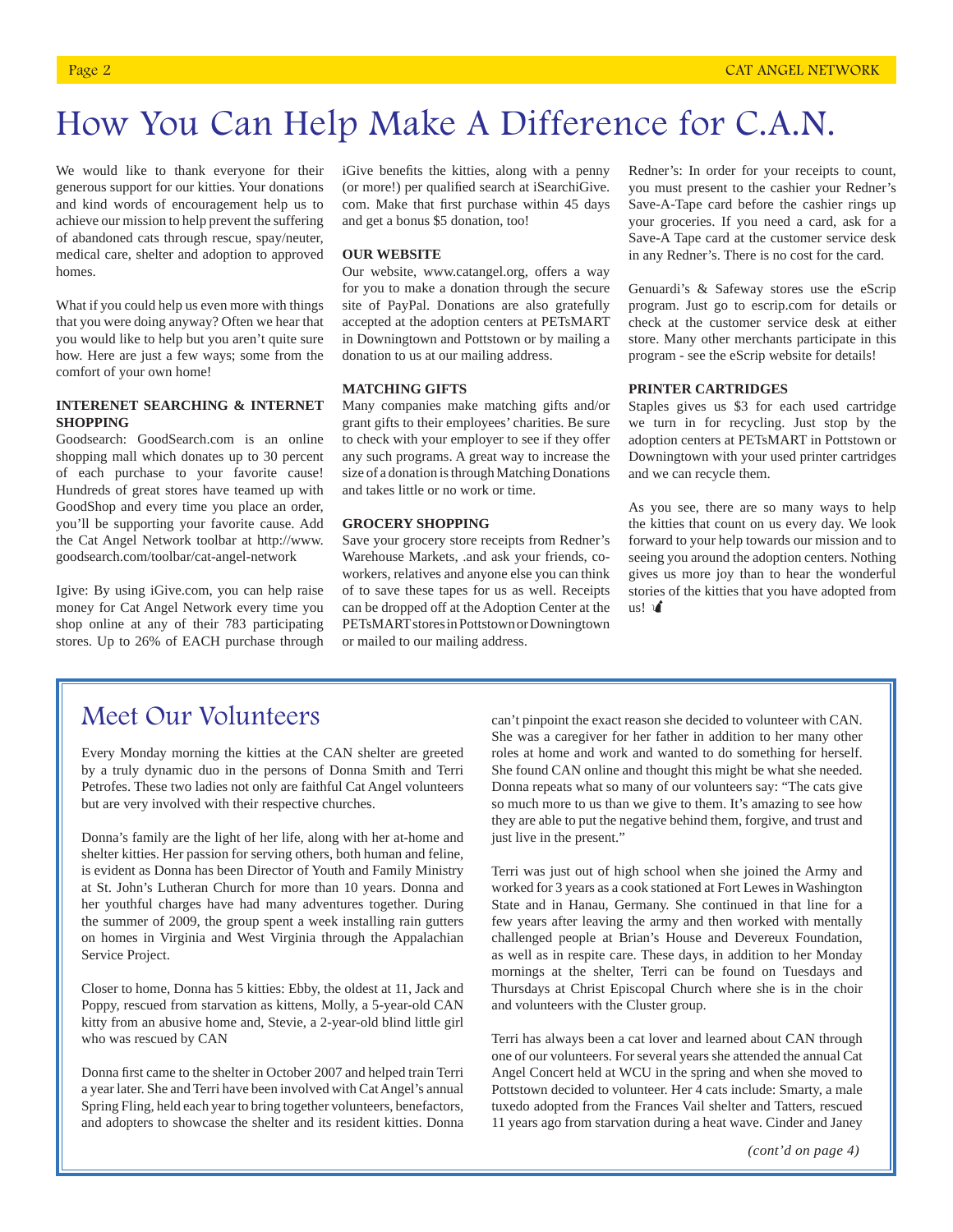# Ask "Angel" Nighttime Activity In Cats

**QUESTION:** I love my cat dearly, but he has a behavior that is greatly impacting my life and health. He is very active at night, playing with his toys, running all over the house, sometimes knocking things over. I am a very light sleeper and his nighttime escapades (not to mention his walking all over me!) wake me up frequently during the night, and I find it difficult to get back to sleep. In addition, he has begun to wake me up in the morning earlier and earlier, wanting to be fed his breakfast. I usually get up at 6 AM for work, but he started waking me up at 5:45. Once I starting getting up at 5:45, he started meowing and walking on me at 5:30. The loss of sleep has me exhausted and stressed, and is affecting my performance at work. Is there any way to stop this behavior and allow me to get the full night's sleep I desperately need?



**ANSWER**: We kitties have a natural tendency to be nocturnal creatures, sleeping during daylight hours and hunting at night. As pets living in an active home, this schedule is often reversed as we interact with our owners and other pets during the day, and get our much needed hours of sleep at night, cuddled up on the bed with our owners. But when there is little or no daytime activity (family at work or school, no other pets or older inactive pets), we sleep the boring day away and use up all our pent-up energy participating in what we call the "MIDNIGHT CRAZIES!"

 If your kitty is a kitten or young adult (and most cats guilty of this behavior are), the logical solution is to spice up his life with more activity and fun during the day. Giving your beloved cat a young, playful companion kitty is the quickest, easiest way to turn his life (and sleep cycle) upside down! Running, chasing, wrestling, and soccer games with balls or toy mice are exciting and exhausting ways that cats



relive their action-packed littermate days!

Another effective technique is to pick up your cat's toys when you go to bed, storing them in a plastic bag with catnip, and then taking out two or three the next morning, rotating the toys so kitty doesn't become bored with them. Cat trees or perches in sun-filled windows overlooking interesting nature scenery also provide stimulation during the day. Putting up a birdfeeder right outside a window guarantees that most sensory-starved felines are going to spend many happy hours chattering at the array of feathered visitors!

A "must" for eliminating excess nighttime activity is to have a vigorous 15 minute play session with your cat EVERY night before bedtime. A laser pointer provides hilarious fun for you and your cat as you have him run in circles, up the wall and around the room, all from the comfort of your easy chair as you watch the Nightly News. Make this part of your bedtime rituals and you will add many ZZZZZZ's to your life!

As far as the problem with your kitty awakening you to be fed, the solution is to change his feeding times. Instead of the typical firstthing–in-the-morning and after-work feedings, try feeding him ¼ of his daily allotment as you LEAVE for work, another  $\frac{1}{4}$  when you come home, and the remaining ½ at your bedtime (AFTER the exhausting play session). This late-night feeding has the added benefit of making your cat sleepy right when you want him to be, less hungry early in the morning, and not expecting to be fed as soon as you get up. NEVER, EVER, EVER, GET UP TO FEED YOUR CAT WHEN HE AWAKENS YOU AT NIGHT (unless, of course, you want to teach him that mommy will be happy to get up and feed her darling boy whenever he insists!) Cats are masters of cause-and-effect, and if they



learn that their annoying behavior gets results, they WILL do it again! If your cat awakens you to be fed, get up and close him up in a room far from your bedroom. You will not have to do this very often, as your genius cat will figure out that every time he wakes you, an unpleasant result follows.

If after two to three weeks of following these techniques, you do not begin to see a gradual lessening of the undesirable behaviors, you will have to use some tough love, and confine your cat to a room of his own for the night. Any small room with a door, far from the bedroom, can be used. Ideally, it should be dark, and have NO TOYS, just a warm, snuggly bed and a small litterbox. If you do not have a room like this available, a 36" X 24" (or larger) dog cage, covered by a sheet, if necessary, can make an ideal "apartment" for your kitty's nighttime rest. And if the spot is dark and warm, he WILL sleep the night away, as there is nothing else for him to do. Eventually, as his internal clock gets switched around, confining him at night may no longer be necessary. And, if he always has to sleep in his separate place, so be it. As we say in the cat world, "If Momma ain't happy, ain't NOBODY happy!" If you, as your cat's owner, are not getting your proper rest, your kitty is in danger of losing his home, and THAT is the ultimate unhappiness for any cat.



Cats are highly trainable, if changes are consistently enforced. It's tempting, especially in the middle of the night, to pull the covers over your head and hope the problem goes away by itself. But if you resolve to make the necessary adjustments and stick to them, you and your cat will have a lifetime of "Sweet Dreams" together,